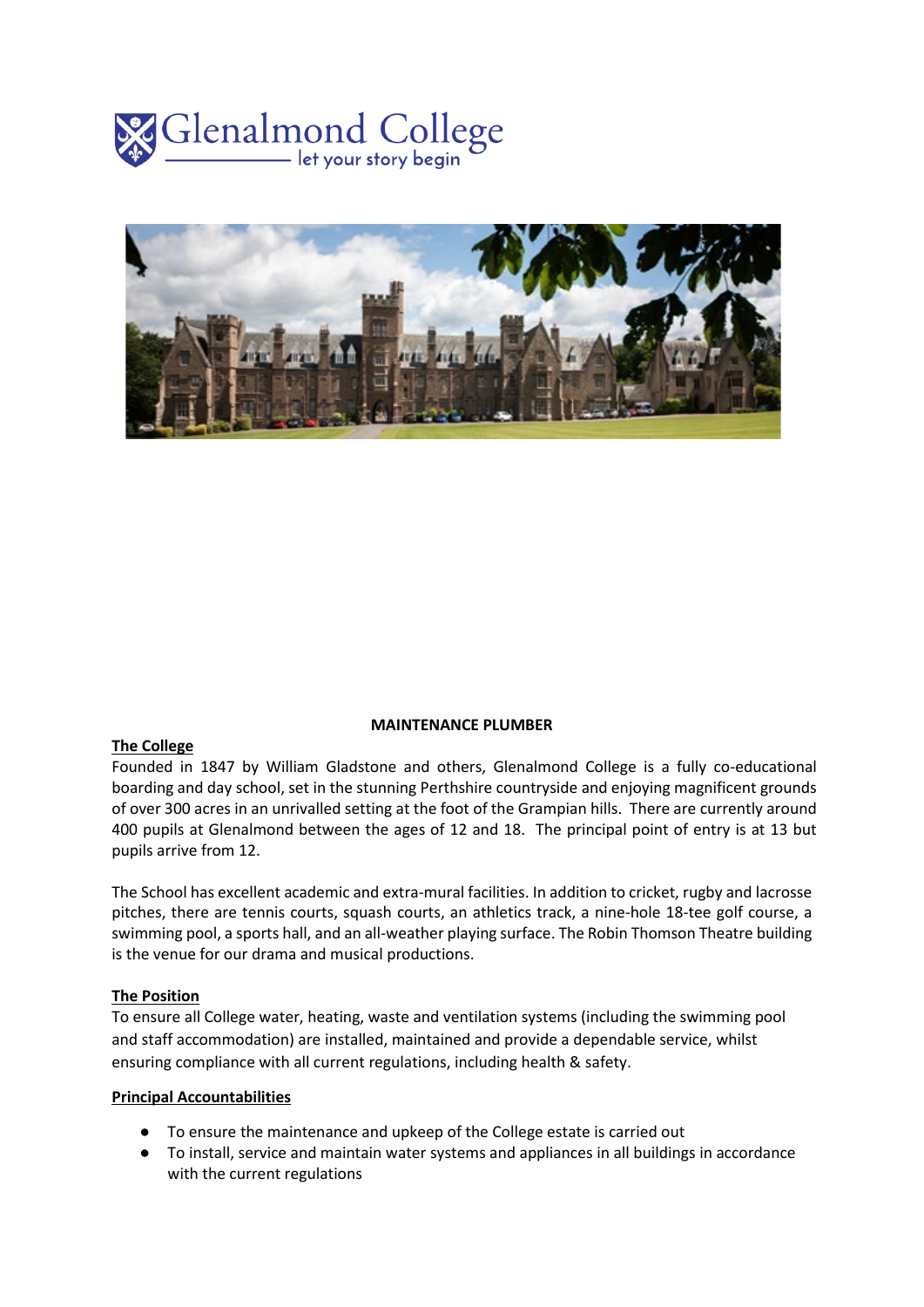- To ensure that all reactive & PPM requirements are achieved
- To arrange any alterations or renewals as required
- To attend to site reactive tasks as required
- To assist other trades and site based staff as required
- To assist in the on call rota for emergency call outs
- To undertake training to ensure the provision of water to the College is available at all times and manage any mains water leaks on the College system with help from others
- To maintain all related plant for pool maintenance
- To ensure all testing is carried out at the swimming pool, water system, and sewage system on a regular basis
- To install, service and maintain water, waste and ventilation systems in both domestic and commercial properties
- To trace, diagnose and rectify faults using appropriate testing and measuring equipment
- To undertake routine maintenance to systems and appliances to the required standards
- To assist in providing estimates for additional works
- To organise/coordinate and assist with the compiling and production of various reports including Life Cycle condition surveys and various other specific projects
- To ensure full compliance with relevant health and safety requirements
- To promote the highest possible level of customer care
- To actively participate in ensuring that PPM and reactive tasks are completed to contract timescales
- To ensure compliance with all company policies including equal opportunities
- To carry out any other duties and tasks necessary for the delivery of the service
- To ensure that relevant Task Specific Risk Assessments are available for tasks such as but not limited to Work at Height, Electrical, Gas, COSHH and Manual Handling
- To develop a concern for personal safety and the safety of others
- To report and record Near Miss situations
- To take care of your own health and safety and the safety of others whilst at work and ensure you do not cause harm to others or the environment through your acts or omissions
- To ensure good housekeeping of both the work area and stock in the plumber's van
- To attend site in emergencies out of hours to attend faults or breakdowns

## **Qualifications, Abilities and Experience**

## **Qualifications**

# **Essential:**

- NVQ to level 3
- Completion of a recognised trade apprenticeship
- A current full clean driving licence
- Ability to swim for works in the swimming pool

# **Experience**

## **Essential:**

- Basic IT skills
- An understanding of PPM and reactive maintenance
- Preparing relevant documentation and guiding colleagues to comply with health and safety regulations
- Relevant work as an individual and as part of a team

## **Desirable:**

- Familiarity with an educational environment
- Work in the area of PPM and reactive maintenance gained through a third party provider